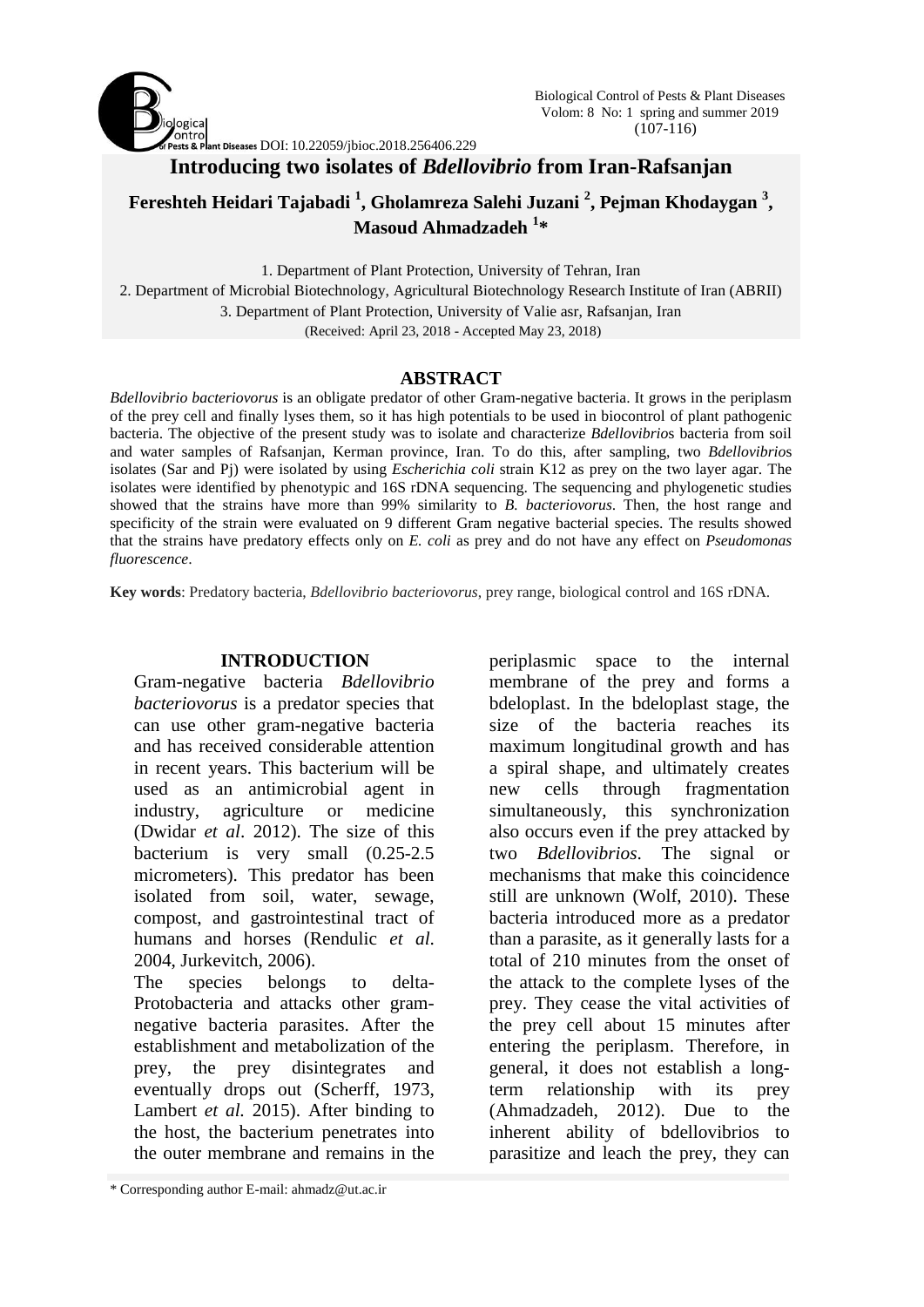be used as biological control agents against the gram-negative bacteria (Epton, 1989). *B. bacteriovorus* can attacked to *Escherichia coli* and species of *Pseudomonas*, *Burkholderia*, *Salmonella*, *Proteus*, *Serratia*, *and Helicobacter pylori* and some other bacteria in the human, animal or plant group. Unlike bacteriophages, *Bdellovibrios* can attack non-specific gram-negative bacteria belonging to different genus and far away. These bacteria can be used as a biological control agent and, on the other hand, can be an important barrier to the establishment of many beneficial bacteria from the group of gramnegative bacteria, hence these bacteria called amphibiotic (Dwidar *et al*. 2012). The first attempt to control of plant diseases by using *B. bacteriovorus* happened in 1972. In that research, Bd-17 isolate was isolated from soybean root rhizosphere and its effect on population and survival of *Pseudomonas glycinea* in the soybean rhizosphere was proved (Sherff, 1972). In a study, 30 strains of *Bdellovibrio* from rhizosphere and non-rhizosphere of beans and tomato fields were isolated by using of *Pseudomonas corrugate*, *Erwinia carotovora* subsp. *carotovora* and *Agrobacterium tumefaciens* as prey (Jurkevitch *et al*. 2000). Biocontrol effect of *Bdellovibrio*s on a number of pathogenic bacteria such as *Burkhulderia cepacia* has been proven (McNeely *et al*. 2017). In recent years, numerous investigations have been carried out to isolate and identify BALOs (Bdellovibrio and like organisms) that affect plants and livestock bacteria and have achieved very good results (Kadouri & O'Toole, 2005, Atterbury *et al*. 2011). In 2011 a group of researchers for the first time was used *B. bacteriovorus* as a live antibiotic in young chickens and

observed that the *salmonella* population significantly decreased in the digestive tract of chickens, also the predator did not have any adverse effects on the growth and health of chickens (Atterbury *et al*. 2011). *Bdellovibrio* also reduced liver necrotic disease in shrimp (Kongrueng *et al*. 2017). *B. bacteriovorus* had a significant impact on human pathogens that are resistant to all types of drugs, such as *E. coli*, *Pseudomonas aeruginosa*, *Klebsiella pneumoniae*, and their biofilms (Sun *et al*. 2017). Although some Gramnegative species are reported to be *B. bacteriovorus* prey, it seems that in case of nutrient deficiency this predatory bacterium can also take advantage of some Gram-positive species (Pantanella *et al*. 2018). Considering the positive results, it seems that the use of these bacteria in the future will be expanded as an antibacterial agent not only in medicine, but also in resolving agricultural, industrial and environmental problems (Shatzkes *et al*. 2011). In this regard for the first time, in the present study, we tried to isolate, identify, and find prey range of *Bdellovibrio* bacteria from soil and water samples of Rafsanjan.

# **Materials and Methods 1- Collect samples**

For soil sampling, a half kg of soil from a pistachio garden and near the shade of trees in Jafarabad was taken and surrounding soils were removed. For water sampling, 300 ml liquate of irrigation water from Aliabad area (irrigation water related to Sarcheshme Dam) in Rafsanjan-Kerman province was taken. Finally samples were transferred to the laboratory quickly.

# **2- Isolation of** *Bdellovibrio*

In this study we used the culture dependent technique for isolation of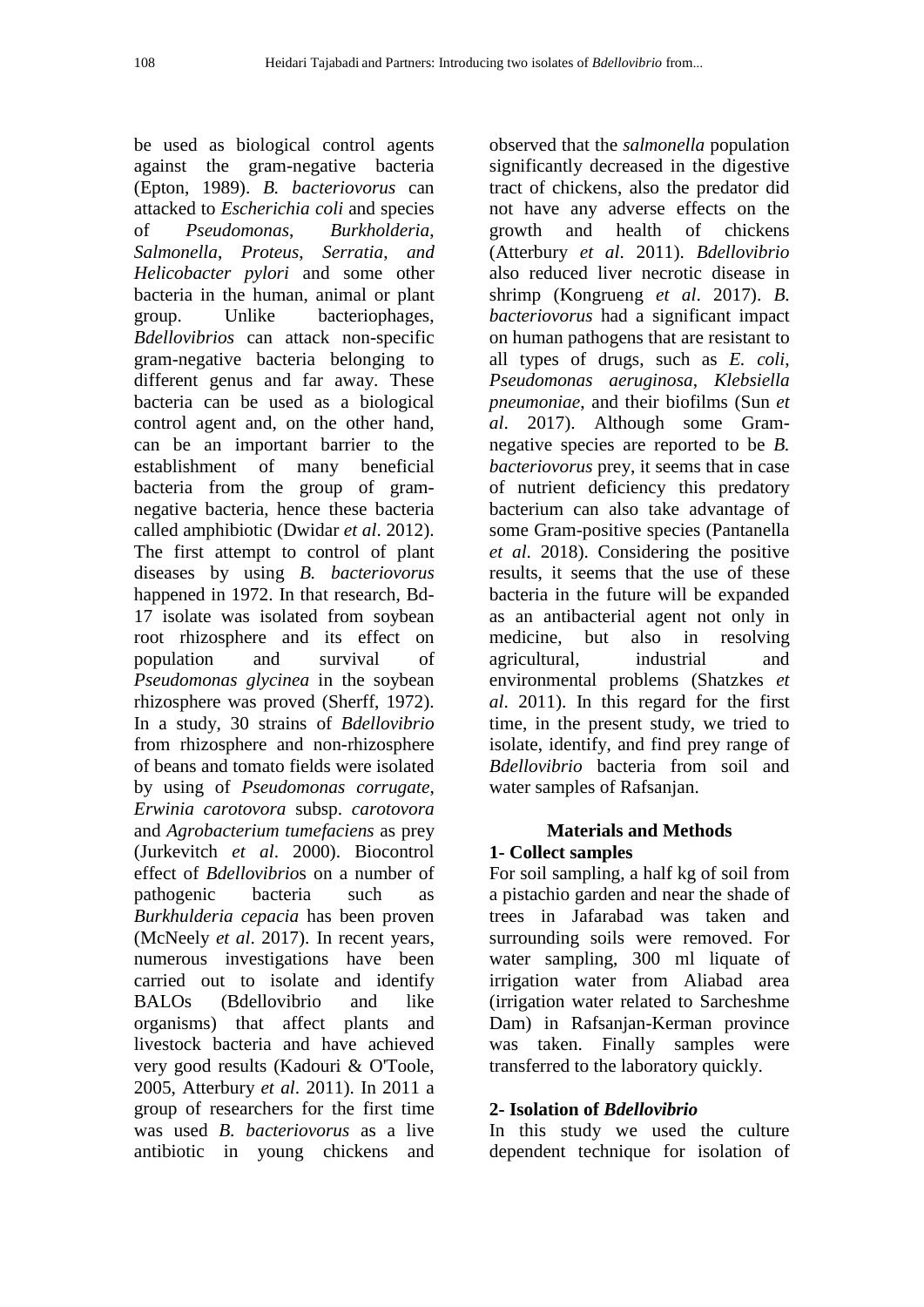*Bdellovibrio*. For this purpose, the combination of Jorkevitch (2012) and Koval (2013) methods has been used with some changes.

## **2-1- Enrichment of** *Bdellovibrio***s in samples**

For soil samples, first 10 to 50 grams of soil sample was mixed with 1: 2 to 1:10 of sterilized water depending on the soil texture (for heavy clay soils, the minimum amount was used and for sandy soils maximum amount was used), and then the potential prey with the concentration of  $10^{10}$  CFU/ml was added to the soil slurry. Then samples were stirred at 28 ° C for 24 to 48 hours with rotary shakers at 200 rpm. After 2 to 4 days, the optical density of the specimens was measured, and the presence of small cells with high motility was detected by contrast microscopy. If such cells were not found, incubation continued for two weeks to see the cells. After observing the cells, the remaining steps were performed according to the instructions for isolation.

## **2-2- Isolation from soil and water samples**

After enriching the soil and ensuring the presence of the *Bdellovibrio* bacteria, the soil slurry was centrifuged at 5000 g for 5 minutes at  $4^\circ$  C. Then the supernatant was passed through Nucleopore filters in two stages. At first, a filter with a pore size of 0.6 or 0.8μm, and then a filter with a pore size of 0.4μm were used. In the next step, a 10-fold serial dilutions of the filtered sample was prepared in a HM buffer [HEPES buffer contains three ml of HEPES plus 2 ml  $CaCl<sub>2</sub>$ .2H<sub>2</sub>O (1M) and also  $0.17 \text{ MgCl}_2.7H_2O (0.1M)$ ] with a final volume of 5 ml at room temperature. Then top-agar infusions were prepared in the following manner.

First 250 to 300µl  $(5\times10^{9}$ to 10 10 CFU/ml) suspension of potential prey (*E. coli* was used here) were added into 10-ml test tubes containing 4 ml molten HM top agar (HM buffer + 0.7% agar). Then the tubes were rapidly vortexed and 100μl of filtrate dilution added. Finally HM top agar vortexed and quickly poured onto an HM plate (HM buffer  $+$  1.5% agar). These steps repeat for each dilution until all dilutions have been plated (Two to three replicate plates made per dilution). The top agar was then allowed to solidify at room temperature (about 60 minutes). Afterwards, plates were covered with Parafilm and the sealed plates were incubated upside-

down for 3 to 8 days at 28◦C. After the plaques were formed, each plaque was taken separately and placed inside a 500µl HM buffer. After a few minutes a drop of suspension was placed on a clean glass slide and it covered with a cover slip and the cells were observed by contrast microscopy.

# **2-2-1- Preparing the prey cells**

First, prey bacteria were cultured in NB (Nutrient Broth) medium. Grown cells were collected at the end of exponential to early stationary phase and centrifuged them at 5000 g for 10 minutes at 4°C. Then they were washed with HM buffer and finally resuspended in HM buffer to a final concentration of  $5\times10^{-9}$  to  $10^{10}$ CFU/ml. For routine growth, prey stock can be used 10 to 14 days if kept at  $4^{\circ}$ C. In this study, nine gram-negative bacteria were used as prey, as shown in Table 2.

## **2-2-2- Storage**

For maintenance, each individual plaque was cultured in DNB (Diluted Nutrient Broth) medium with prey. For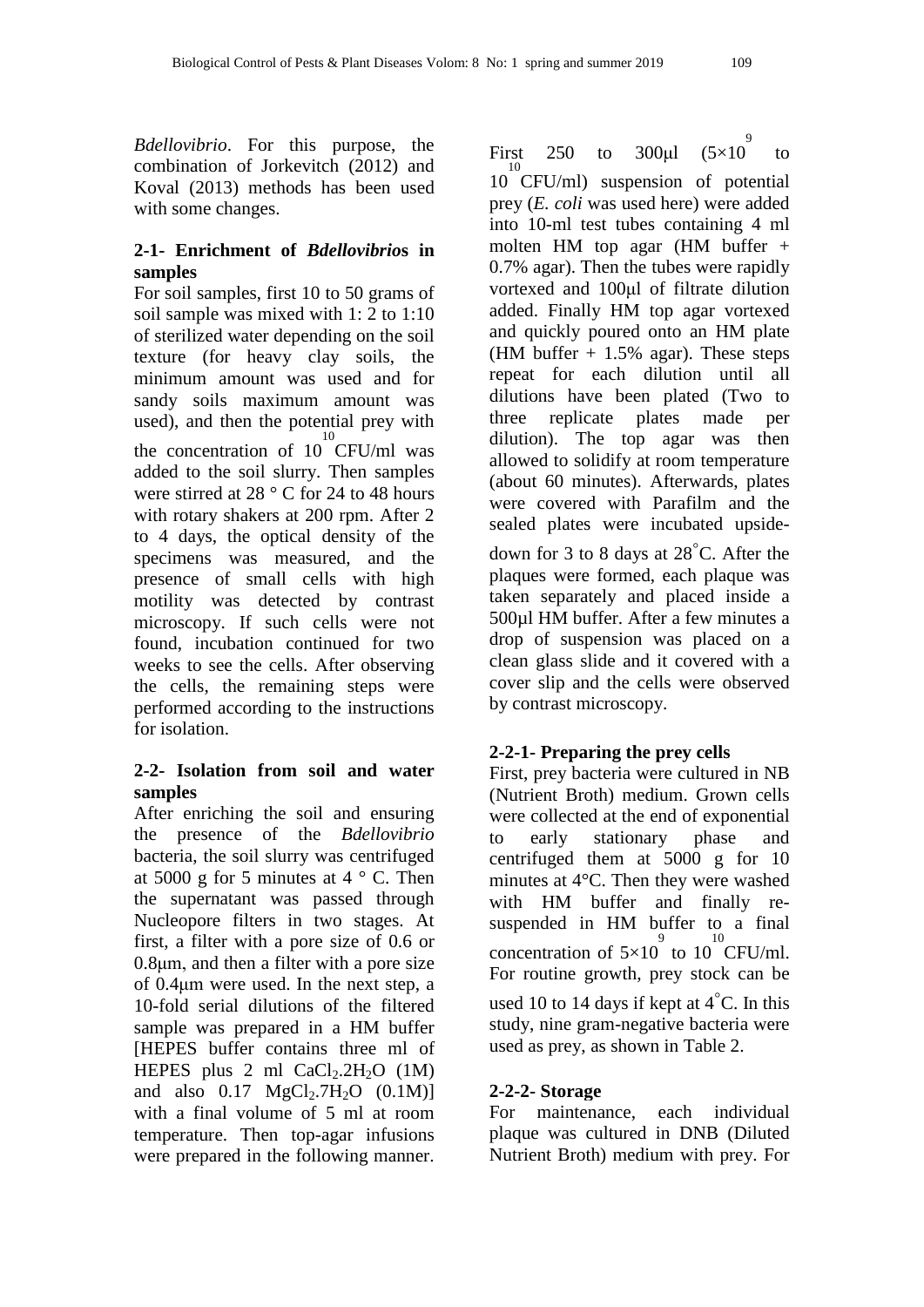long term storage, a 24–48 h culture of cell suspension was centrifuged and concentrated at 10,000 g for 10 minutes, and the pellet was resuspended by fresh DNB and finally was frozen in the presence of 25 % (w/v) glycerol at -80 $^{\circ}$ C. For storage in a refrigerator, after the plaque were cultured in DNB medium with prey, cultures were transferred to sterile screw-capped tubes contain HM buffer and kept at 4<sup>o</sup>C for up to 1 month.

## **3- Primers and PCR conditions**

At first, a fresh predator suspension was passed through a 0.45μm filter syringe, and then centrifuged at 10,000 g for 10 minutes at 4°C, and re-suspended in sterile water at 1/10 the original volume. For DNA extraction, the bacteria were immersed in liquid nitrogen then in hot water ( $80^{\circ}$ C) for 3 minutes, and it was repeated twice. The samples were finally cooled on ice and added dimethyl sulfoxide (DMSO) at a final concentration of  $10\%$  (v / v) (Jurkevitch, 2012). Each reaction mixture contained 4μl of DNA, 1μl of each primer, 1.5μl of BSA, 5.6μl of master mix (prepared from the Pishgam company), and finally DDW (Doubledistilled Water) was added to a final volume of 25μL.

Specific oligonucleotides for *Bdellovibrio*s: 1007R: 5'- TCTTCCAGTACATGTCAAG-3' and 529F: 5'- GGTAAGACGAGGGATCCT-3' were used in PCR (Jurkevitch, 2012).

The program used for amplifying was: 2 minutes 95◦C, 35 cycles (30 seconds 95  $\degree$ C, 45 seconds at 52  $\degree$ C for annealing and 2 minutes at 72 ◦C for extension) and 10 minutes at a temperature of 72 °C for final extension. Verification of the presence of a PCR product was performed by running 5μl of PCR product on a 1% agarose gel in TAE (Voytas, 2000). Finally the gel stained by ethidium bromide and stains visualized by using of shortwave UV light.

## **4- DNA sequencing**

Products obtained from PCR performed with primers 1007R and 529F sent to Takapouzist Company for sequencing.

## **5- Phylogenetic analysis**

Nucleotide sequences were compared by using the online Blast search tool (NCBI). And sequences were aligned separately by Mesqite 3.01 software (Maddision and Maddision, 2011). To find phylogenetic tree, the RAxML-HPC2 program on XSEDE was used, as implemented on the CIPRES Portal V.1.0. (Stamatakis, 2006) and phylogenetic tree were constructed based on maximum similarity. The consistency of the phylogenic tree was also verified by bootstrapping.

## **6- Determination of prey range**

Bdellovibrio isolates from this study (Pj and Sar) were separately cultured in NB culture media and centrifuged after 24 hours (4400 g for 10 minutes at 4  $^{\circ}$ C). The pellet was then suspended with HEPES buffer. Then the fresh lysates of the *Bdellovibrio*s were passed through a 0.45 μm-pore-size filter in order to remove residual prey and cell debris, centrifuged at 10,000 *g* for 15 min at 4°C, and re-suspended in HEPES to a final concentration of 10<sup>6</sup> to  $5\times10^6$  cells m<sup>1</sup>. The supernatant was filtered through a 0.22μm-pore-size membrane filter and used as a control. Prey suspensions (150μl) and predator suspensions (60μl) were added to 96 well microtiter plates. The controls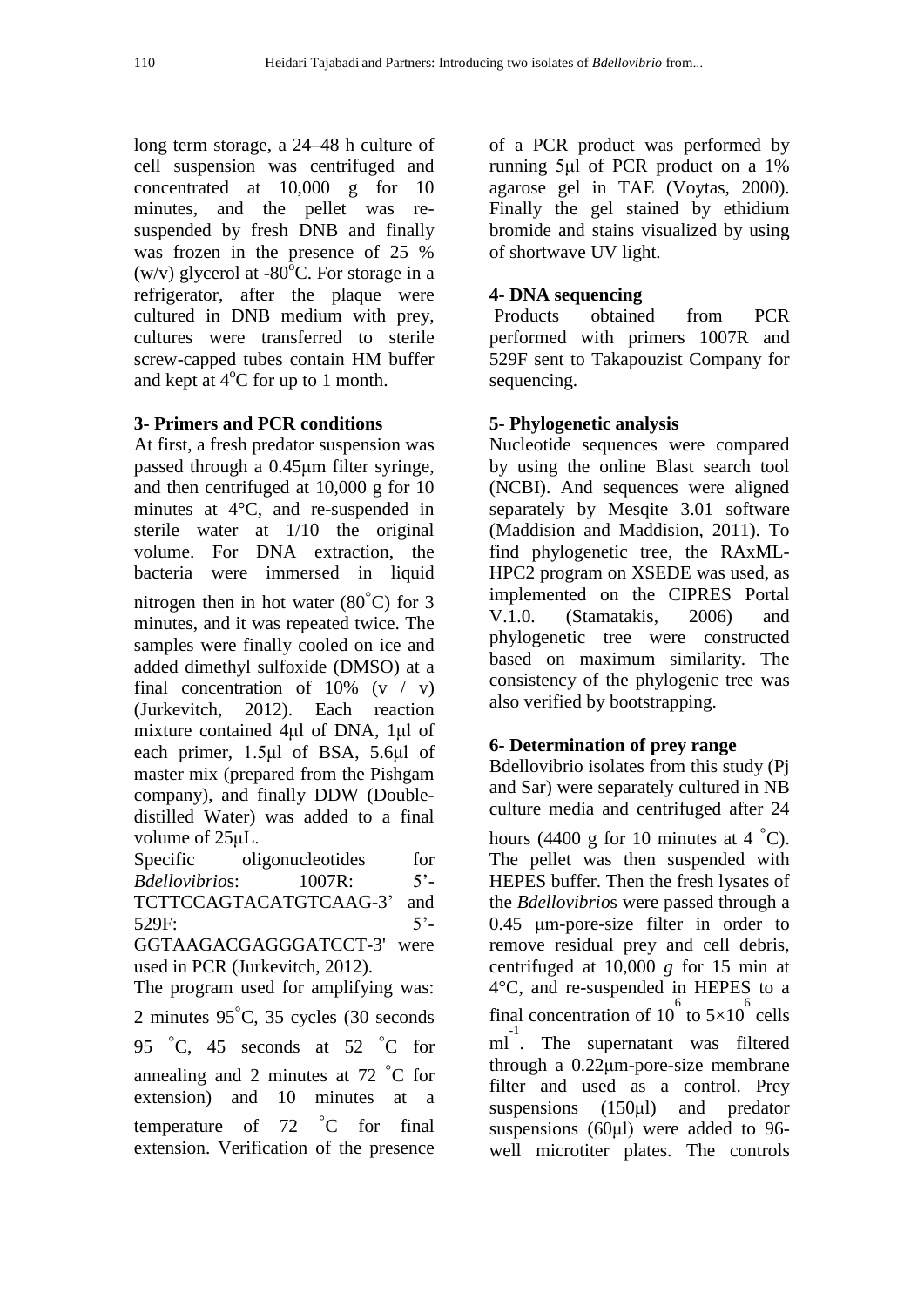included *Bdellovibrio*-free prey suspensions amended with buffer and prey suspensions amended with filtered lysates. The plates were incubated overnight at 30°C on a rotary shaker at 200 rpm. Turbidity (cell density) was determined at 570 nm (Jurkevitch, 2000). Three replicates of each predator-prey combination were prepared, and each experiment was carried out twice.

In this study, nine bacteria were used as prey that listed in table 1.

### **Results**

#### **1- Isolation**

After three to eight days from the time of adding the soil and water extract to the HM plates containing *E. coli* K12, some plaques were observed on the plates (Fig. 1). The size of these plaques was different. Usually bigger ones were observed in plates related to soil samples with more organic matter, as well as soil samples near the root plants. Also depending on the soil organic matter and soil type, the number of plaques that were formed was different. Generally it was possible to identify distinct plaques in the serial dilutions of four and five. After observing these plaques by using the phase contrast microscopy, *Bdellovibrio*s presence in the specimens was confirmed due to the very active, swimming, small cells of these bacteria. Finally, one isolate from water and one isolate from the soil was isolated and kept in both - 80 freezer and refrigerator.

#### **2- Molecular identification of species**

The final product that was amplified by oligonucleotides (1007R, 529F) was about 480 bp and is a part of *16SrRNA* gene. These two oligonucleotides are specific for *Bdellovibrio*s so the obtained PCR product from these two

strains is an evidence for being *Bdellovibrio* (fig. 2). After sequencing of PCR products, BLAST results showed that the two strains have more than 99% similarity to *B. bacteriovorus*. Our phylogenetic analysis confirmed that these two isolates are belonging to *Bdellovibrio* genus. In phylogenetic tree, isolate Sar kx451004.1 and straines angelus, DM8C and HD100 were found to be identical. Although isolate Pj belonged to the *B. bacteriovorus* group, it was more distantly related, exhibiting 54% identity with strain BDH (Fig. 3).

### **3- Prey range**

The effects of these two isolates (Sar and Pj) on predation of nine gramnegative bacteria were carried out. In some cases, increases in optical density of control wells was observed that were not inoculated with bdellovibrios or in prey suspensions that were not attacked by the predator; these increases may have been due to utilization of capsule or storage materials. Controls, which were prepared by using cell-free lysate of each of the *Bdellovibrio* strains tested and each type of prey, were always negative in increasing of optical density. Strains Sar and Pj exhibited the same prey range. Both isolates used *E. coli* as prey, which was expected because both *Bdellovibrio* isolates were isolated by this bacterium. In general, different isolates show different predatory behavior, but in this case the two isolates Sar and Pj had the same predatory behavior, and both attacked only *E. coli* and did not attack other preys (Table 4). Also both isolates did not attack *Pseudomonas fluorescent* that is an important biological agent.

#### **Discussion**

The higher soil organic matter and the higher amount of oxygen in the soil, the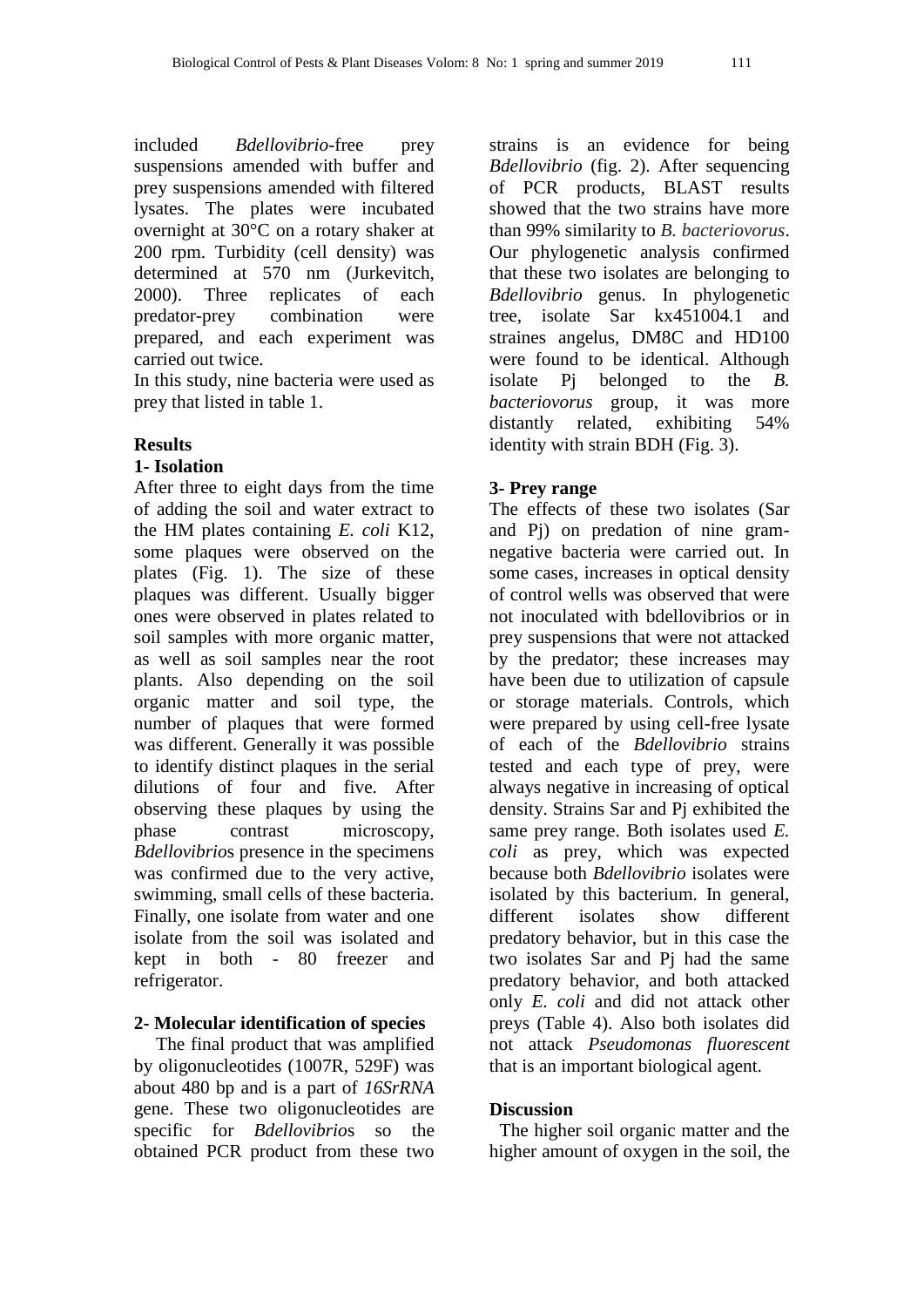greater the number of *Bdellovibrio*s in the soil, which can be due to a higher population of prey bacteria in these soils than in other soils. Also, due to root extracts and more nutrients around the root, rhizosphere is a richer part of soil with the various types of prey bacteria that are attractive for *Bdellovibrio*s. In this regard, the results of the present study were consistent with the results of Jurkevitch, which confirmed that there were different populations of *Bdellovibrio* at bulk and rizosphere soil (Jurkevitch *et al*. 2000). These bacteria generally lives in minimum population and, as the prey population increases, it responds quickly and increases its population (Ahmadzadeh, 2012). In this research, the population of *Bdellovibrio* increased after enrichment of specimens. *Bdellovibrio* is also seen in places where there are biofilms of bacteria or any accumulation of bacteria from different genus. Therefore, the formation of biofilms is not an obstacle to being safe from the attack of this predator (Ahmadzadeh, 2012). Even the climatic conditions prevailing in different regions affect the populations of this predatory bacterium. According to a research, geologically, there are sometimes different strains of *Bdellovibrio* in different areas. Factors that affect its dispersal include salinity, food source, temperature, and oxygen (Jurkevitch *et al*. 2000).

Predation is one of the causes of bacterial mortality due to the impact on the structure and composition of the community, which regulates the size of the population of bacteria (Kandel *et al*. 2014), so that predatory pressure leads to the selection of strains that are not attacked by predators or less favored predators. This is also true about BALOs and can be an inhibitor to the formation of suppressive soils, because

one of the factors contributing to the creation of suppressive soils is the presence of fluorescent pseudomonads that can be threatened by this predator. Therefore, further research is needed on these bacteria. In a study, adding plant pathogens *Pseudomonas corrugate*, *Erwinia carotovora* subsp. *carotovora* and *Agrobacterium tumefaciens*, and others in the soil increased the population of predator bacteria, which was higher in the rhizosphere (Jurkevitch *et al*. 2000). This predator was able to reduce the biofilm biomass in two bacteria, *Pseudomonas fluorescens* and *E. coli* (Kadouri and O'Toole, 2005). In another study, the effect of six strains of *Bdellovibrio* was investigated on several beneficial bacteria that are involved in antibioses and nitrogen fixation, such as *P. fluorescens*, *P. putida*, *Serratia marcescens* and the pathogenic bacterium *Burkholderia glumae* (Song, 2004). In this research, the phenomenon of predation was reported only for *B. glumae* bacteria and did not show a negative effect on beneficial bacteria. In present study, it seems that two introduced isolates are not able to hunt beneficial bacteria such as *P. fluorescence* and their preferred host is *E. coli*. On the other hand, because both bacteria are isolated from a region with the same climate, this behavior may be equally affected by the same conditions. In other words, due to the use of *E. coli* as a prey in the steps of enrichment and isolation of these isolates, it is therefore natural that these bacteria tend to be more sensitive to *E. coli*. Due to the limited prey range of these two bacterial predators, it seems that these two isolates can be used to clear *E. coli* bacteria from sewage water. But that does not mean that *E. coli* is the only prey for these two strains, but more research is needed with more number of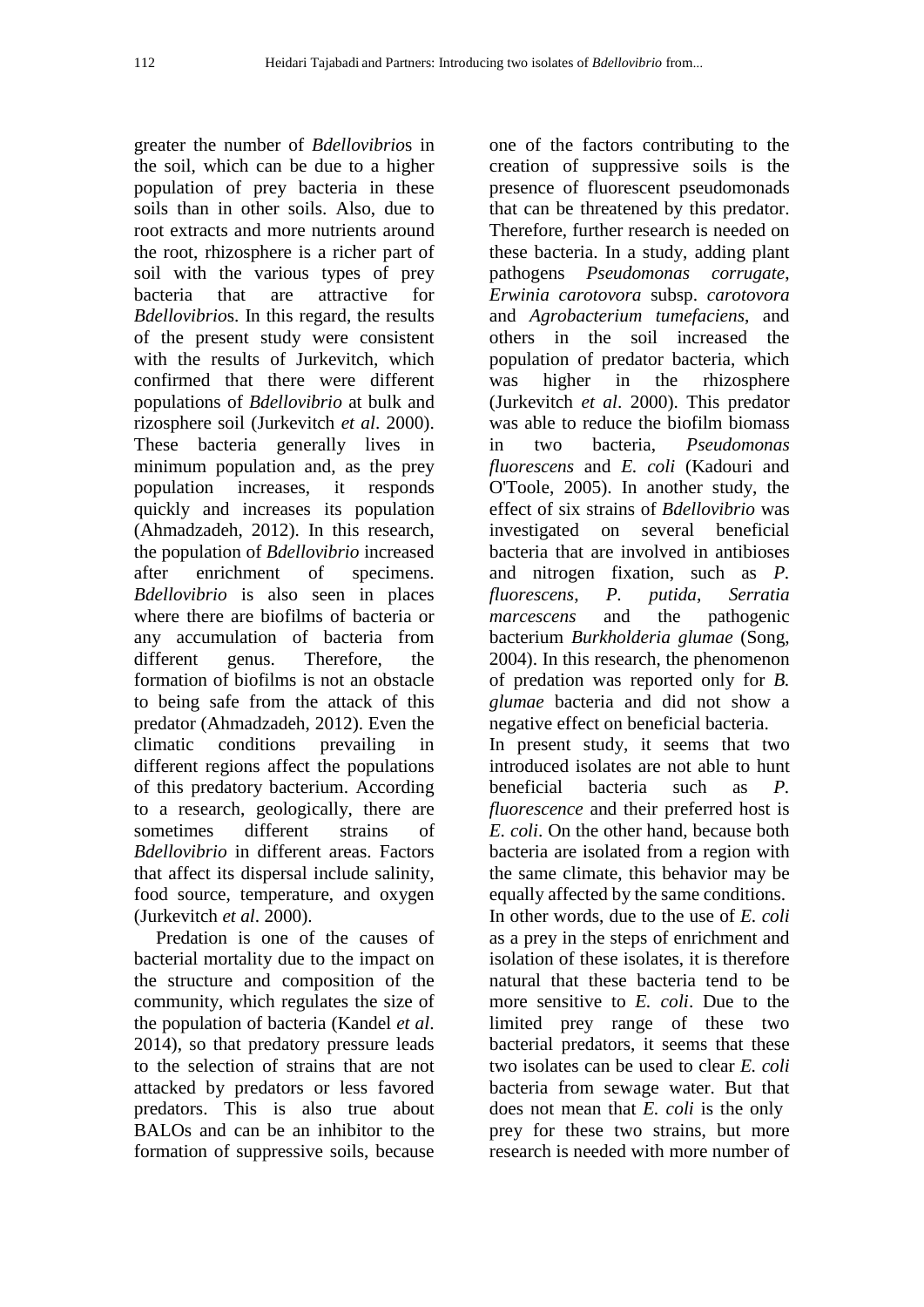prey bacteria. Koval introduced a new species of *Bdellovibrio*, named *B. exovorus*, previously named as *B. bacteriovorus*, due to a similar resemblance of 93%, but was named a new species due to differences in predation behavior (Koval *et al*. 2013). Here, the two isolates obtained are similar to *B. bacteriovorus*, but in the phylogenetic study Pj isolate were placed in a separate clade with a strain from China, *B. bacteriovorus* strain BDH (HM219229.1) and it seems that this isolate also appear in a new species.

#### **Acknowledgment**

The authors are grateful to Dr. Moslem Khani for providing a number of bacterial isolates as well as a medical diagnostic laboratory for the isolation of *E. coli* in Karaj.

| Table1- The name and location of the bacteria used in this research as a prey |  |  |  |
|-------------------------------------------------------------------------------|--|--|--|
|-------------------------------------------------------------------------------|--|--|--|

| Prey strains                                     | Source                                                     |  |
|--------------------------------------------------|------------------------------------------------------------|--|
| Escherichia coli K12                             | Laboratory of medical diagnostics of Mehr                  |  |
| <i>Pseudomonas fluoresencs</i> UTPF5             | Biological control collection in University of Tehran      |  |
| Pseudomonas syringae pv. syringae                | Bacterial collection of Vali-e-Asr university of Rafsanjan |  |
| Ralstonia solanacearum two species: kobI and PsI | Seed and plant improvement institute of Karaj              |  |
| Pectobacterium atrosepticum                      | Seed and plant improvement institute of Karaj              |  |
| Pectobacterium carotovorum subsp. carotovorum    | Seed and plant improvement institute of Karaj              |  |
| Xanthomonas axenopodis pv. vesicotor             | Seed and plant improvement institute of Karaj              |  |
| Erwinia amylovora                                | Seed and plant improvement institute of Karaj              |  |

Table2- Prey range of two isolates of *Bdellovibrio* (Sar and Pj) by optical density measurement of prey and predator combination after one night; - reducing optical density below  $0.04$ , + reducing optical density between  $0.04$ -0.07,  $++$  reducing optical density above 0.07 to 0.1,  $++$ reducing optical density more than 0.1

| Prey bacteria                                 | Prey range of:<br>Sar<br>Pj |
|-----------------------------------------------|-----------------------------|
| Escherichia coli K12                          | $++$<br>$^{++}$             |
| Pseudomonas fluoresencs UTPF5                 |                             |
| Pseudomonas syringae pv. syringae             |                             |
| Ralstonia solanacearum kobI                   |                             |
| Ralstonia solanacearum PsI                    |                             |
| Pectobacterium atrosepticum                   |                             |
| Pectobacterium carotovorum subsp. carotovorum |                             |
| Xanthomonas axenopodis pv. vesicotor          |                             |
| Erwinia amylovora                             |                             |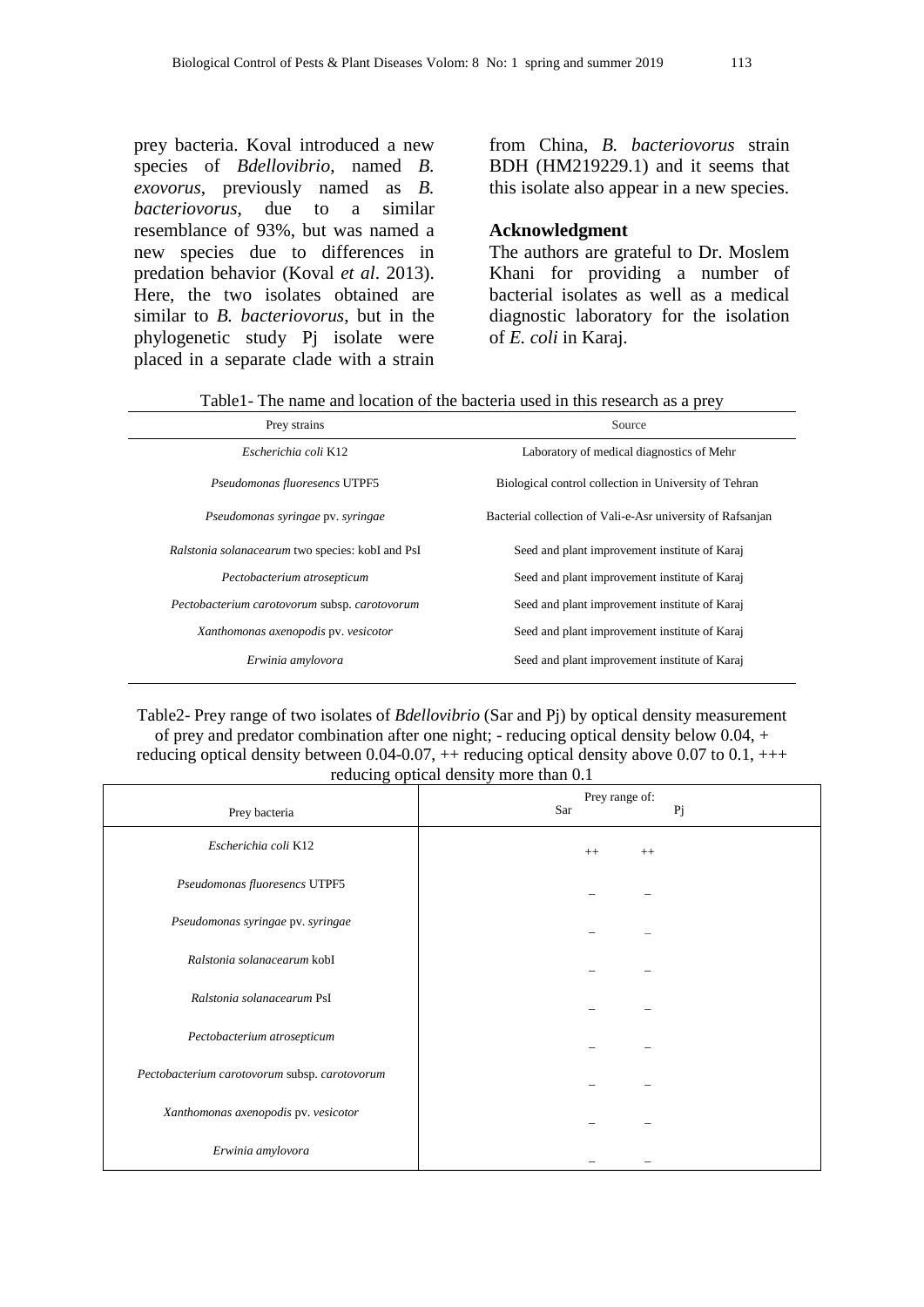

Figure1*- Bdellovibrio*'s plaques on double layer plate



Figure2- Amplification of a fragment of the 16S rDNA related to *Bdellovibrio* isolates



0.05

Figure 3. 16S rDNA-based phylogenetic tree for *Bdellovibrio* isolates, Sar and Pj (♦) and previously published sequences, using RAxML-HPC2 software. The scale of 0.05 shows the expected change in each location. The bootstrap values at the nodes are percentages based on 100 iterations; only values greater than 50% are shown.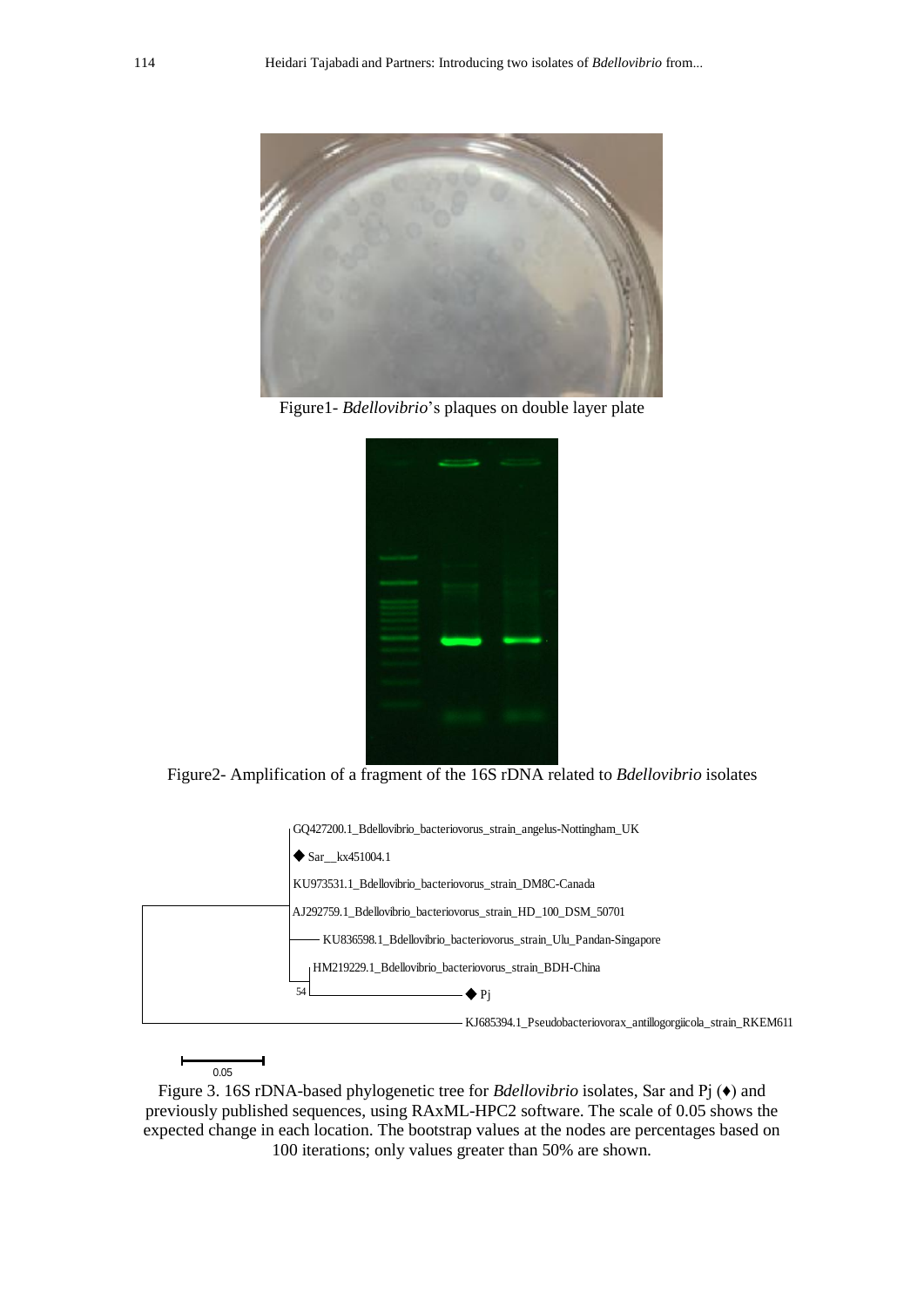#### **REFERENCES**

- **Ahmadzadeh M** (2003) Biological control of plant disease- Plant probiotic bacteria. 2nd ed.University of Tehran Press, Tehran. (In Persian)
- **Atterbury RJ, Hobley L, Till R, Lambert C, Capeness MJ, Lerner TR, Fenton AK, Barrow P, Sockett RE** (2011) Effect of orally administered *Bdellovibrio bacteriovorus* on the well-being and *Salmonella* colonization of young chicks. Applied Environment Microbiology 77(16): 5794-5803.
- **Dwidar M, Monnappa AK, Mitchell RJ** (2012) The dual probiotic and antibiotic nature of *Bdellovibrio bacteriovorus*. BMB Reports 45: 71-78.
- **Epton HAS, Walker NM, Sigee DC** (1989) *Bdellovibrio*: A potential control agent for soft rot and blackleg potato. In: Z. clement. editor. Plant pathogenic bacteria. Budapest, Hungary, Akademia Kiado, pp 207-212.
- **Jurkevitch E, Minz D, Ramati B, Barel G** (2000) Prey range characterization, ribotyping, and Diversity of soil and rhizosphere *Bdellovibrio* spp. Isolation on phytopathogenic Bacteria. Applied and Environmental Microbiology 6: 2365- 2371.
- **Jurkevitch E** (2006) Isolation and classification of bdellovibrio and like organisms. Curr Protoc Microbiol Chapter 7: Unit 7B 1.
- **Jurkevitch E** (2012) Isolation and classification of *Bdellovibrio* and like organisms. Current Protocols in Microbiology, Chapter 7:Unit 7B.1.
- **Kadouri D, O'Toole GA** (2005) Susceptibility of biofilms to *Bdellovibrio bacteriovorus* attack. Applied and Environmental Microbiology 7: 4044-4051.
- **Kandel PP, Pasternak Z, van Rijn J, Nahum O, Jurkevitch E** (2014) Abundance, diversity and seasonal dynamics of predatory bacteria in aquaculture zero discharge system. FEMS Microbiology and Ecology 89(1): 149-61.
- **Kongrueng J, Mitraparp-Arthorn P, Bangpanwimon K, Robins W, Vuddhakul V, Mekalanos J** (2017) Isolation of Bdellovibrio and like organisms and potential to reduce acute hepatopancreatic necrosis disease caused by *Vibrio parahaemolyticus*. Disease Aquatic Organism 124(3):223-232.
- **Koval SF, Hynes SH, Flannagan RS, Pasternak Z, Davidov Y, Jurkevitch E** (2013) *Bdellovibrio exovorus* sp. nov., a novel predator of *Caulobacter crescentus*. International Journal System Evolution Microbiology 63:146-51.
- **Lambert C, Cadby IT, Till R, Bui NK, Lerner TR, Hughes WS, Lee DJ, Alderwick LJ, Vollmer W, Sockett RE, Lovering AL** (2015) Ankyrinmediated self-protection during cell invasion by the bacterial predator *Bdellovibrio bacteriovorus*. Nat Commun 6: 8884.
- **Maddison WP, Maddison DR** (2011) Mesquite: a modular system for evolutionary analysis. Version 2.75. http://mesquiteproject.org.
- **McNeely D, Chanyi RM, Dooley JS, Moore JE, Koval SF** (2017) Biocontrol of *Burkholderia cepacia* complex bacteria and bacterial phytopathogens by *Bdellovibrio bacteriovorus*. Canadian Journal of Microbiology 63(4): 350-358.
- **Pantanella F, Iebba V, Mura F, Dini L, Totino V, Neroni B, Bonfiglio G, Maria T, Passariello C, Schippa S** (2018) Behaviour of *Bdellovibrio bacteriovorus* in the presence of gram-positive *Staphylococcus aureus*. New Microbiology 41(1).
- **Rendulic S, Jagtap P, Rosinus A, Eppinger M, Baar C, Lanz C, Keller H, Lambert C, Evans KJ, Goesmann A, Meyer F, Sockett RE, Schuster SC** (2004) A predator unmasked: life cycle of *Bdellovibrio bacteriovorus* from a genomic perspective. Science 303: 689-692.